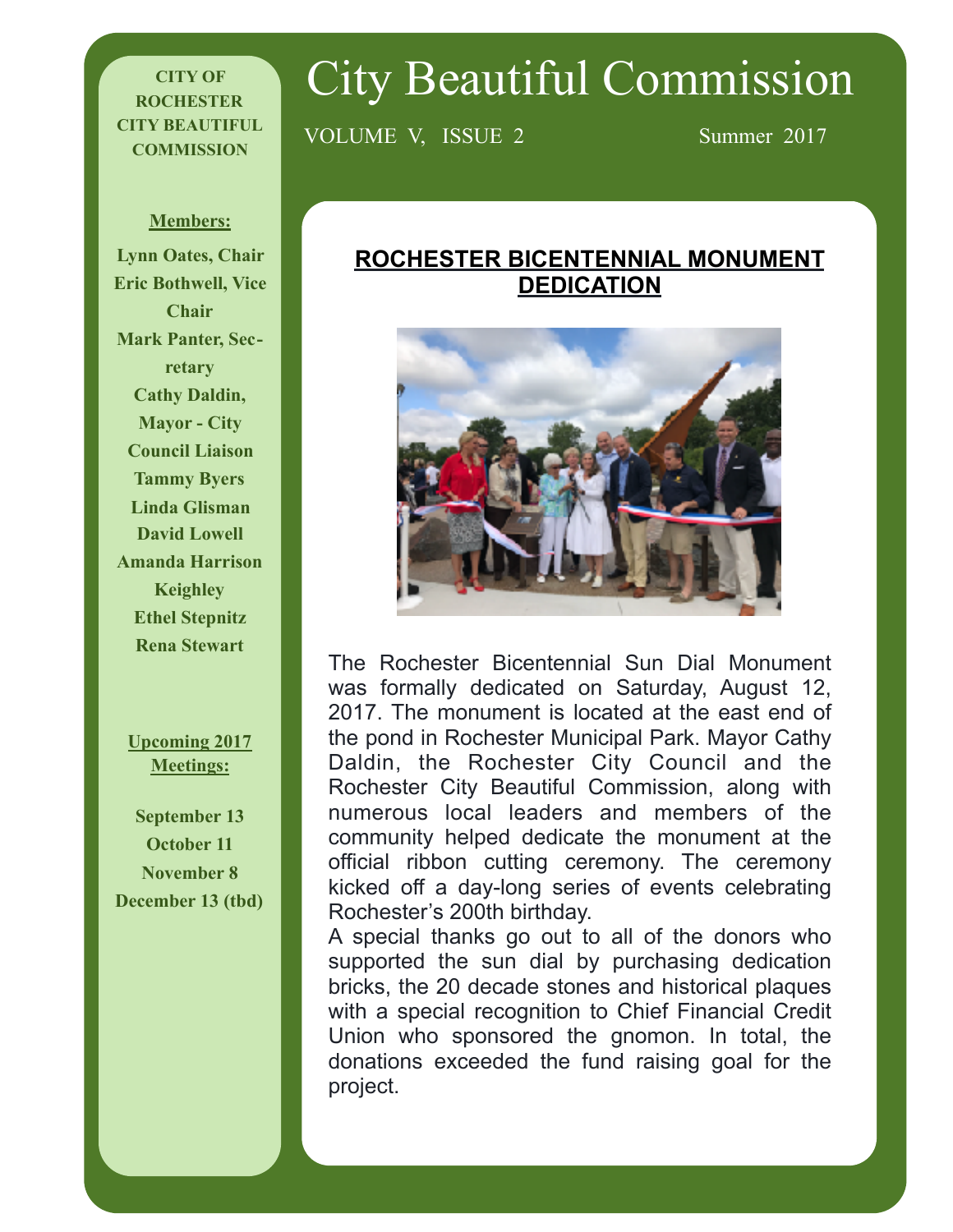## **Bicentennial Monument Sponsorship Opportunities Still Available**



Even though all 20 of the decade stones, the gnomon and many engraved bricks have been purchased, there are still opportunities remaining to support the sun dial bicentennial monument. If you are interested in making a donation by purchasing an engraved brick, please complete a donation form available through the City.

## **New Tree Guide Maps at Memorial Grove**





As new trees have been planted around the walkway in Memorial Grove, two new signs have also been installed to aid in their identification.

The trees are native species and include: Chestnuts, Hackberry, Japanese Cherry, and Elm trees.

Memorial Grove is located between Municipal Park and Halbach Baseball Field, just north of the Paint Creek Trail.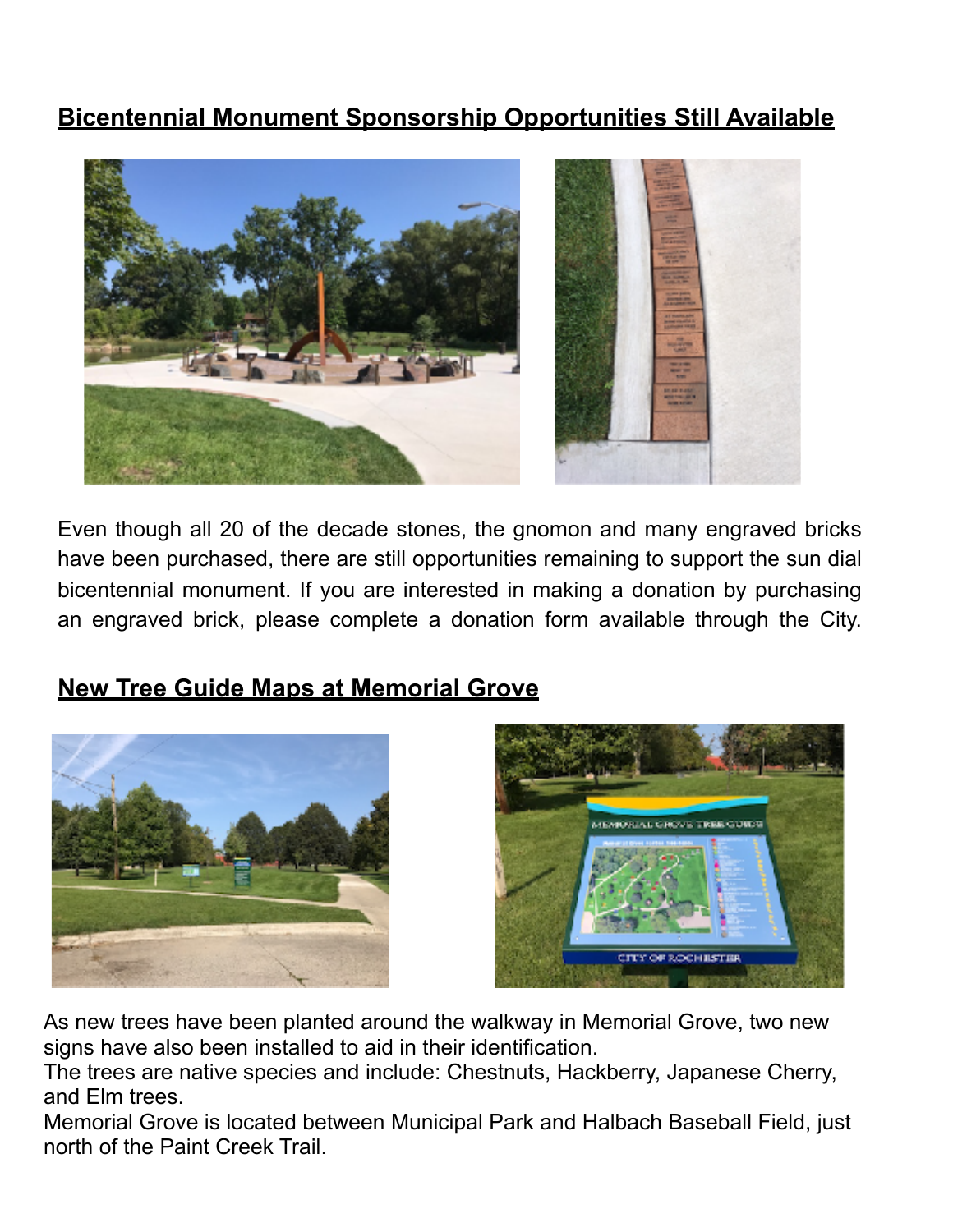## **Elizabeth Park Project**





The Elizabeth Street Park is located on Elizabeth Street, north of Second Street across from the Royal Park Hotel. It is a neighborhood-sized park facility in close proximity to condominiums, commercial and industrial development. Based on a survey of area residents and the input of the City Beautiful Commission, some of the proposed improvements identified include: additional vegetation, improved barrier-free paths, passive recreation amenities and gardens.

As a result of the survey, the Elizabeth Park Project was developed to continue improvement and modification of this park into a passive open space which would help meet the recreation needs of the nearby neighborhoods and Royal Park hotel guests. For the project to be a reality we will need the support of businesses, individuals, and non-profit partners that share a passion for enriching our community.

SPONSORSHIP AND NAMING OPPORTUNITIES: Specific naming recognition will depend on the value of the amenity such as location, use, visibility, construction, cost, and more. Below is the price list for items currently available for sponsoring. In addition, we are open to suggestions and welcome creative ideas.

- WATER WALL: \$50,000
- PERGOLA: \$40,000
- PATHWAYS: \$15,000 each Recently Sponsored! Construction to begin soon!
- BENCHES: \$2,000 each (4 available in Pergola, 10 available within the park) Benches will be maintained for a minimum of ten years, after which the bench will be evaluated on an on-going basis for safety • Recognition plaque will be on the bench • Includes cement pad.
- SCULPTURE: Price TBD (5 available) Based on art selected, must be mutually agreed upon. • Sculpture can also be placed for one year terms for \$1,500
- GARDENS: \$10,000 (4 available)
- TREES: \$600 (26 arborvitae trees and 22 evergreen trees mixed sizes) The tree type will vary depending on the needs of the park. • Includes maintenance of your tree for one year, including watering. (Note: after the first year, the tree takes care of itself!) and recognition at the location of the tree.

For more information or to make a donation please contact: Nik Banda, Deputy City Manager [nbanda@rochestermi.org](mailto:nbanda@rochestermi.org) 248-651-9061